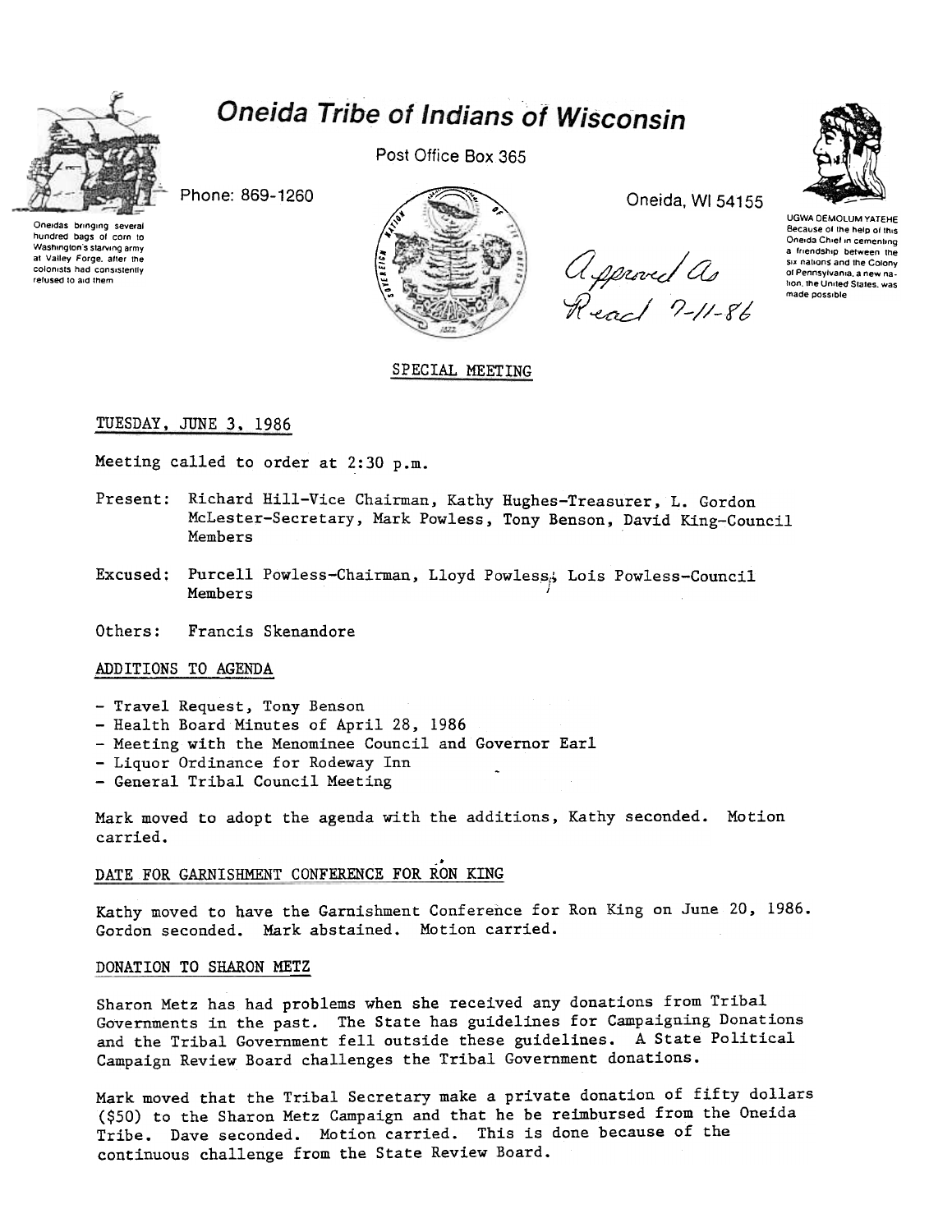ONEIDA TRIBE OF INDIANS OF WISCONSIN SPECIAL MEETING - JUNE 6, 1986 Page 2

## APPOINTMENT TO THE LAND COMMITTEE

Dave moved to table until Friday, June 6, 1986. Kathy seconded. Motion<br>carried.

# TABLED FINANCE & APPROPRIATION ITEM OF MAY 8, 1986

Parking Lot Expansion at Standing Stone Building -

On May 16, 1986, the Business Committee tabled this item because there was a large difference in the bids from Peter's Concrete and George House. John Powless sent a memo on May 22, 1986 explaining why the Peter's Construction bid is so much lower. Peter's Construction owes money to Insurance Marketing Concepts, Inc. (The Corporation leasing the Standing Stone Building from the Tribe), and to satisfy this debt, they are off-setting the cost of the parking lot expansion and in addition, Peter's Construction has its own gravel pit and can supply the materials at a reduced cost.

After discussing the relationship between Peter's Construction and Insurance Marketing Concepts, Inc., Dave moved to have John Powless come in and give a new update on these bids. There was no second. Mark moved to approve the bid received from George House because the Tribe should not get involved between the two companies on their business transactions. Tony seconded. Dave abstained. Kathy opposed. Motion carried.  $\qquad \qquad \qquad$ 

### REQUEST FOR SUPPORT OF BEN NIGHTHORSE CAMPBELL

Ben Nighthorse Campbell is a Northern Cheyenne Indian, and a Democratic candidate for Congress from the Third Congressional District in Colorado. He was recently honored to be inducted into the 44-mernber Council of Chiefs of the Tribe in Montana. He is a professional rancher and artist. Ben is asking for support in his campaign, both financially and in any other way in which the Tribe might be helpful.

According to the Federal Election Commission, Indian Tribes may contribute up to \$1,000 before the primary (August 15) and then the same for the general election. Checks should be made payable to Committee to Elect Ben Nighthorse Campbell. At present, he faces no serious contenders in the primary and none are expected to emerge. The incumbent congressman, Michael D. Strange (R), is in his first term and has not had a strong showing for the District. The Tribe's contribution to his campaign would be a wise investment in a strong voice for Indian people in Washington, D.C.

If elected, Ben fully expects to be appointed to the Committee on Interior and Insular Affairs of the U.S. House of Representatives. He will make every effort to m3ke himself available to hear the Tribes concerns, and to use his office to make sure that Tribal concerns are also heard by the Executive agencies and the Committee of Congress whose actions affect Indian lives and resources.